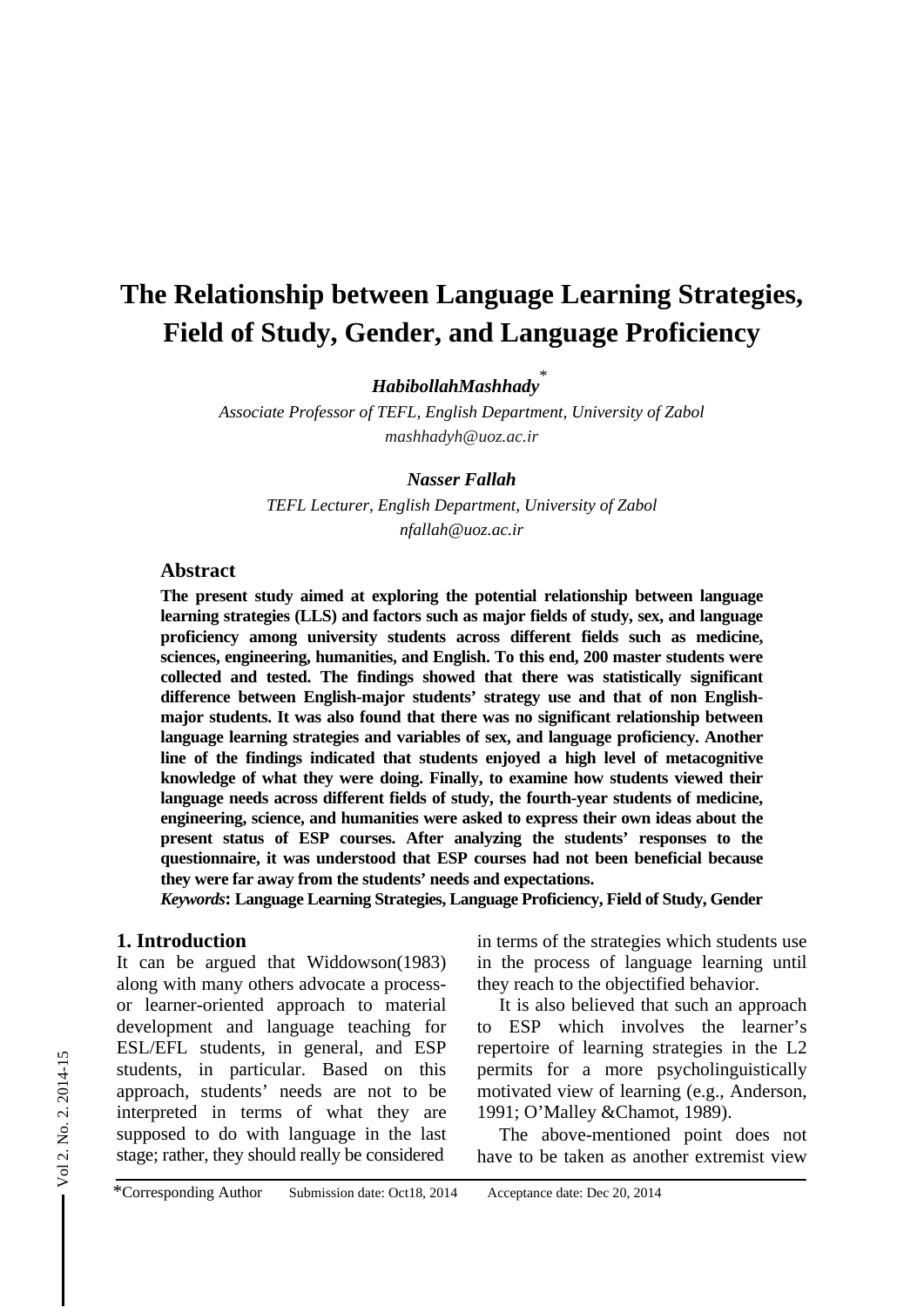to ignore the results obtained from register analysis or discourse analysis. It only tries to lead our attention to one of the forgotten aspects of language learning and teaching, the mental processes involved in the learners' minds to come up with the final product. Generally speaking, ESP courses

should then incorporate presentation of not only linguistic and textual features, but also appropriate learning strategies.

Oxford and Nyikos(1989) stated that learning strategies are operations employed by learners to help the acquisition, storage, and retention of information. Beyond the language learning contexts, researches done on the comparisons between experts and novices indicate that experts use more organized and beneficial problem-solving and native-language reading comprehension strategies (Wenden, 1991). A similar finding occurs with more successful language learners as compared to less successful ones (Bialystok, 1990). Better language learners typically make use of strategies suitable to their own level, personality, age, aim for learning the language, and kind of language (Politzer, 1983).

Better language learners use different kinds of learning strategies such as 'cognitive strategies' to practice planning, arranging, focusing, and evaluating their own learning process; 'social strategies' to have an interaction with others and controlling discourse; 'affective strategies' for directing feelings, motivations and attitudes to learning; and 'compensation strategies' as guessing unknown meanings while listening and reading) to overcome deficiencies in knowledge of the language(Oxford, 1989; Wenden, 1991). Useful learning strategies help explain the performance of good language learners; likewise, inappropriate learning strategies lead to the understanding of the failures

ofpoor language learners and the seldom weaknesses of good ones (Rubin, 1987).

In view of the vital role which learning strategies play, the present study was carried out: (1) to identify the relationship between those strategies and variables such as fields of study, sex, and language proficiency; (2) specify the appropriate strategies used by successful language learners; and (3) recommend ways for more useful syllabus design and teaching techniques for ESP courses in each field.

## *1.1. Statement of Problem*

The present study was inspired by the following notions:

(a) Students are dealing with language learning by means of various learning strategies (Hudson, 1991; Widdowson, 1983),

(b) Learning best happens when such strategies are in line with learners' field of study (Widdowson, 1983), and

(c) Application of language learning strategies is related to such factors as fields of study, "sex", and language proficiency (Oxford, 1989).

To do so, the present research was conducted to find answer to the following research questions:

1. Is there any significant difference in strategy use across different fields of study and does the variable sex affect the results?

2. Is there any significant difference in the use of strategy among students with different proficiency levels?

3. How students view their language needs across different fields of study?

## **2. Review of the Literature**

Learners' needs are said to be different in the eyes of various researchers and specialists, with respect to the approach they use. To this end, three approaches were identified to the analysis of learners' needs: the languagecentered approach, the skills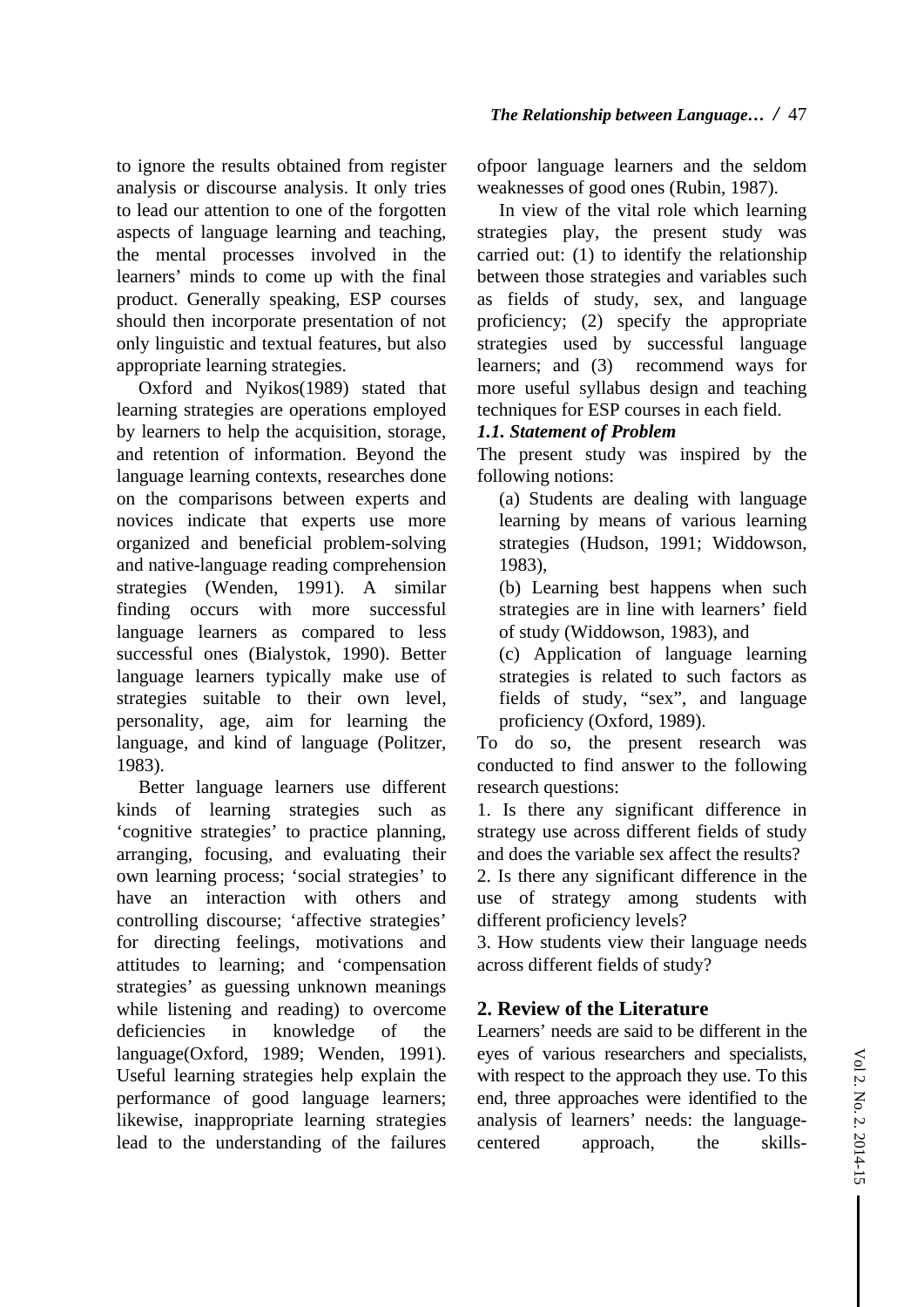centeredapproach, and the learning-centered approach (Hutchinson & Waters, 1987).

The proponents of the first approach view ESP as primarily a language or structure issue identifying a special language with a special grammar, register, and/or rhetorical structures (Swales, 1990). In this approach, materials may be organized around grammatical and lexical features of a text or organizational patterns such as comparison and contrast, or classification, which have been identified through target context analysis (Trimble, 1985).

It was later argued that although the language-centered approach has exerted a great contribution to ESP by means of register and discourse analysis, it has an important drawback. This approach leaves the learner out of account and ignores the fact that comprehension is the result of interaction between the learner and the text (Hudson, 1991). To compensate the problem, experts proposed a skill-centered approach to ESP syllabus design, materials development, and methodology (e.g. Widdowson, 1981).

Those who advocate the skill-centered approach believe that students who participate in ESP classes are generally at the intermediate or sometimes an advanced level; that is, they already have a fundamental competence in English, so our first objective is to give them practice in English-related skills (Jordan, 1997). For instance, they claim that in the area of reading comprehension we should use such skills as skimming, scanning, inferencing, predicting, reference locating, etc. (Hudson, 1991).

Hutchinson and Waters (1987) find this approach insufficient because it, like the previous approach, does not take the learner into full consideration. Moreover, it is too much focused on the target context (Hutchinson & Waters, 1987). Another main disadvantage to this approach is that there are no identifiable unitary skills upon which to found an approach. "Skills" such as skimming, scanning, etc. are not unitary (Lunzer, Waite, & Dolan, 1979). Similar findings have been also reported in the literature by Hudson (1990).

The third one was referred to as the learning-centered approach to heed the mental processes in the mind of the learner that bring about interaction, comprehension, and learning(Kumaravadivelu, 1994). The language-centered and the skill-centered approaches were called as product-oriented, but the advocates of the new approach called it a process-oriented approach to analyze the learners' needs in an ESP context (Widdowson, 1983).

Widdowson (1983) rejected the first two approaches to ESP on the grounds that they both fail to pay attention to the learning side of language learning process and argued that learners' needs are actually what they need to do with the language to activate the mental processes that make learning possible.

As for language learning strategies (LLS), they have been defined as cognitive operations, processes, procedures, and heuristics that learners apply to the task of learning a second language (Oxford, 1990). There are several classifications of LLS proposed by different scholars, but, in the present study, the one presented by Oxford (1990) was considered as the cornerstone. This classification contains direct and indirect strategies. Direct strategies are those behaviors involving direct use of the language; memory strategies for entering information into memory and retrieving it; cognitive strategies used to handle the language for reception and production of meaning; and comprehension strategies for overcoming limitations in existing knowledge. Indirect strategies support language learning although they do not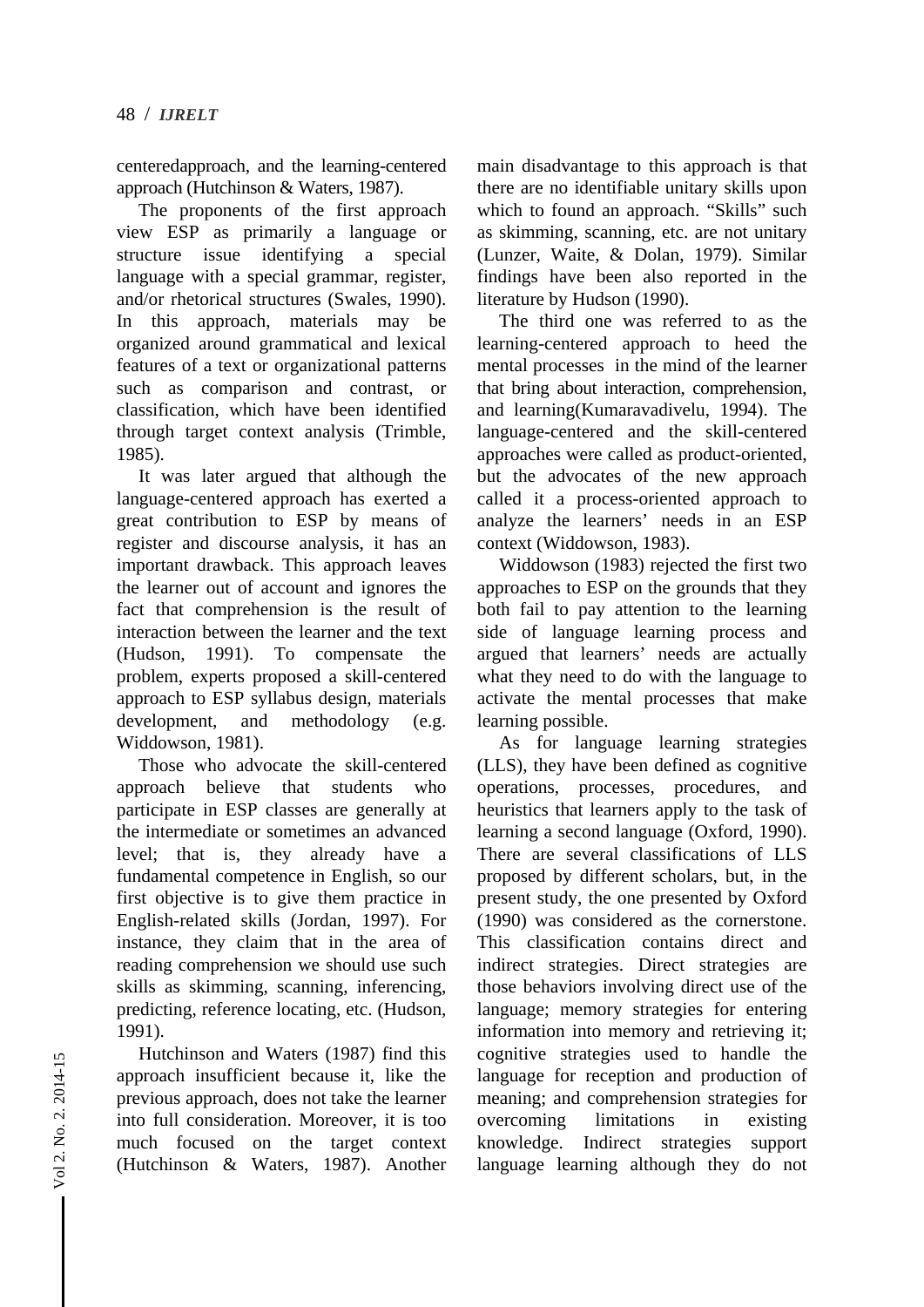directly involve using the language; metacognitive strategies for organizing and evaluating learning; affective strategies for managing feelings and attitudes; and social strategies for learning with others (Oxford).

Some argued that LLS enhance language learning and help develop language competence as bounced back in the learner's skills in listening, speaking, reading, or writing the L2 or FL (e.g., Kasper, 1997; Oxford &Ehrman, 1995). Scholars also believe that LLS should be incorporated in language teaching programs in that they have been found to be teachable (Oxford &Ehrman, 1995; Richards, 1990). O'Malley, Chamot, Stewner-Manzanaraes, Kupper, and Russo (1985) indicate that strategy training is both possible and effective for the purpose of teaching listening and speaking.

In sum, one can conclude that ESP should be presented on a broad base. That is, while taking advantage of the contributions made by both the languagecentered and skills-centered approaches, ESP course designers and practitioners are to utilize the insights provided by work in strategy instruction.

They should determine students' needs in terms of register, discourse, and skills, on the one hand, and the appropriate learningstrategies they need to activate to use the language both accurately and appropriately in their field, on the other.

# **3. Method**

In view of the vital role which learning strategies play in the development of language proficiency, the present study was conducted to: (1) determine the relationship between these strategies and such variables as field of study, sex, and language proficiency; (2) specify the strategies employed by successful learners; and (3) suggest ways for better and useful materials

development for General English, ESP, and EFL classes.

# *3.1. Participants*

Participants in this study were 200 male and female ESP/EFL Iranian students studying different branches of knowledge at different universities of Sistan and Balluchestan Province. There were also 25 professional English teachers. Table1 presents the specification of the students taking part in this study in terms of field of study, number, and sex.

# *3.2. Instrumentation*

# *3.2.1. The Strategy Inventory for Language Learning (SILL)*

The SILL has two versions. It has an 80 item version for English speakers learning a foreign language and a 50-item version for learners of English as a second or foreign language (Oxford &Ehrman, 1995). The 50-item version of the SILL has been reported in the literature to have strong predictive and document validity as related to language performance and sensory preference (Oxford &Ehrman, 1995). Here students are asked to read and react to a number of strategy explanations (for example, *"I make associations between new material and what I already know"*). In terms of how often they use the strategies, they stated such views as "always or almost always", "generally", "sometimes", "generally not" or "never or almost never".

In fact, the Strategy Inventory for Language Learning (SILL) is developed to get information about how foreign or second language learners are dealing with that language. The 50-item version of the SILL utilized in the present study containsthe following 6 elements: 1. Memory Strategies: 9 items; 2. Cognitive Strategies: 14 items; 3. Compensation Strategies: 6 items; 4. Metacognitive Strategies: 9 items; 5. Affective Strategies: 6 items; 6. Social Strategies: 6 items.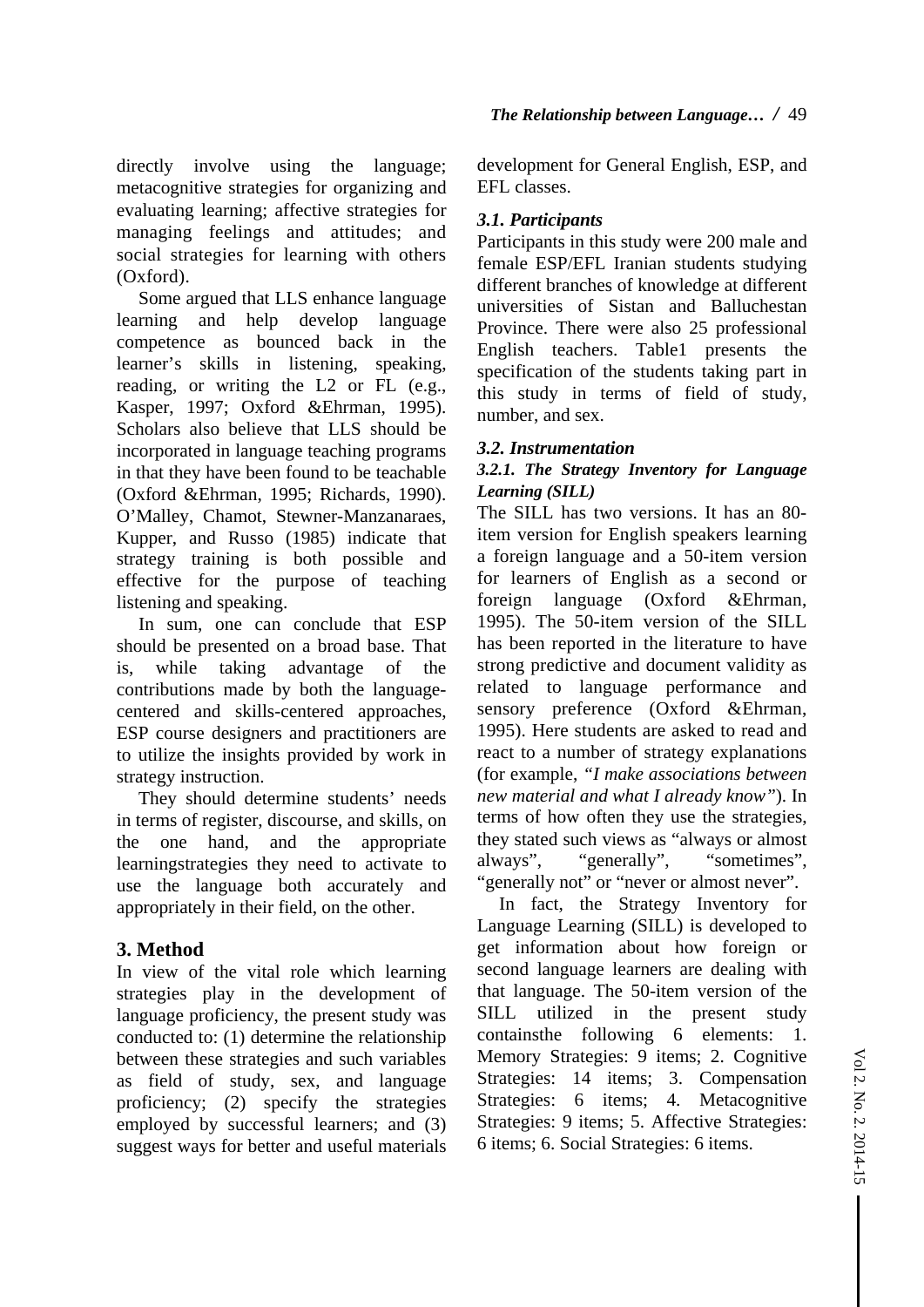| No. | <b>Field of Study</b> | <b>Total Number</b> | <b>Sex</b> |        | Length of study   |             |
|-----|-----------------------|---------------------|------------|--------|-------------------|-------------|
|     |                       |                     | Male       | Female | <b>First Year</b> | Fourth Year |
| 1.  | Medicine              | 48                  | 20         | 28     | 22                | 26          |
| 2.  | <b>Sciences</b>       | 45                  | 22         | 23     | 25                | 20          |
| 3.  | Engineering           | 33                  | 18         | 15     | 17                | 16          |
| 4.  | Humanities            | 40                  | 22         | 18     | 23                | 17          |
| 5.  | English               | 34                  | 15         | 19     | 16                | 18          |

**Table 1.** *Participants' Specification* 

Since the majority of the students participating in this study were studying other fields of study, rather than English, the SILL was translated into Persian.

#### *3.2.2. The TOEFL Test*

The TOEFL test used in this study was a test administered previously and was released by the Education Testing Service (ETS) in 1998. The test used comprised three sections: Listening Comprehension, Structure and Written Expression, and Reading Comprehension.

#### *3.2.3. The Needs Analysis Questionnaire*

To obtain students' views toward their language needs and programs, a 38-item questionnaire developed by BorzabadiFarahani (2000) was used. The questionnaire was then given to the students of Engineering, Medicine, Social Sciences, and Humanities for Completion. The categories included in the above-mentioned questionnaire were as follows:

A. Their ability in all the four language skills.

B. The effectiveness of the present ESP programs (both general ESP courses and the more specialized ones).

C. The necessity of having ESP courses as opposed to general English courses.

D. The time length of the present ESP programs.

E. Their need for English for success in their fields.

F. The priority they give to the various language skills and components in general.

G. The priority given to the various skills in a reading comprehension class.

H. The relevance of their ESP courses to their fields of study.

#### *3.3. Procedures*

Intact classes were randomly selected for the present study. Due to the registration limitations and patterns, the students in each field of study were selected differently. English teachers participating in this study were selected from among English teachers who were teaching at different universities of Sistan and Balluchestan Province.

To evaluate the participants' use of language learning strategies, the strategy inventory for language learning (SILL) was used. To determine the proficiency level of the subjects, the TOEFL test was utilized. A Needs Analysis Questionnaire was also used to obtain information about how ESP students see ESP courses and the relevance of these courses to their fields of study.

Both the SILL and the Needs AnalysisQuestionnaire were completed by the students at home. The subjects were told to answer the questions in the SILL and the Needs Analysis Questionnaire as quickly as possible to avoid students' bias toward the questions. Yet, the TOEFL test was given to the students in their own classes.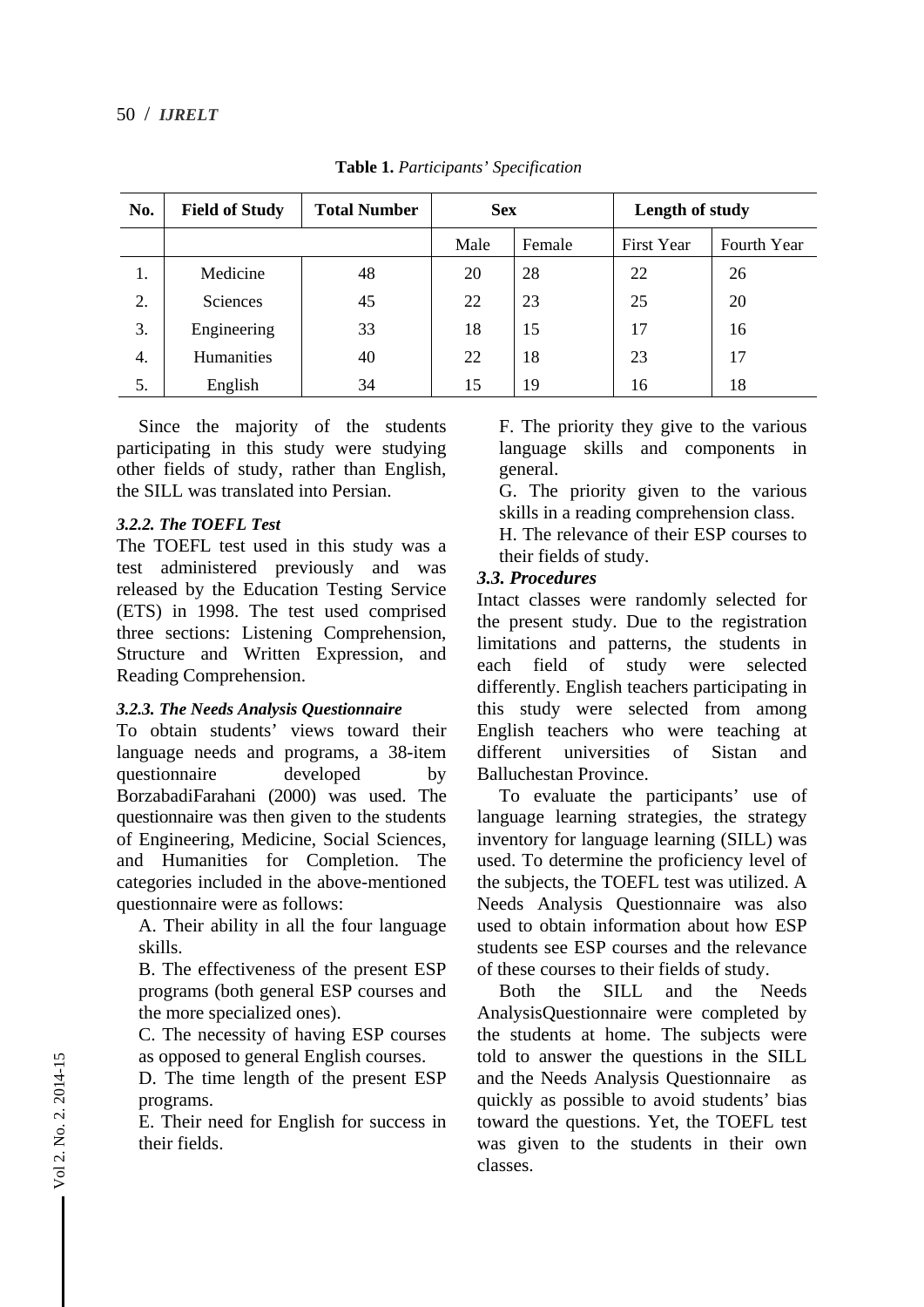| <b>Source</b>                    | <b>Sum of Squares</b>    | df             | <b>Mean Square</b>  | F              | Sig.         |  |
|----------------------------------|--------------------------|----------------|---------------------|----------------|--------------|--|
| Field Of Study                   | 42890.775                | $\overline{4}$ | 10722.694           | 21.208         | .000         |  |
| <b>Sex</b><br>Group $\times$ Sex | 918.227<br>6572.263      | 4              | 918.227<br>1643.066 | 1.816<br>3.250 | .179<br>.012 |  |
| Error<br>Corrected Total         | 150162.442<br>196580.971 | 297<br>306     | 505.597             |                |              |  |

**Table 2.** *Between-Subject Effects for LLS, Field of Study, and Sex (First-Year Students): Two-Way ANOVA*

# **4. Results and Discussion**

As stated earlier, the present study was carried out to specify the relationship between these strategies and such variables as field of study, sex, and language proficiency; to determine the strategies used by successful language learners; and to suggest ways for more effective syllabus design and teaching techniques for ESP courses in each major.

## *4.1. Language Learning Strategies, Field of Study, and Sex*

The fields of study involved in this study were medicine, engineering, sciences, humanities, and English. On the whole, the participants were of two types: those in theirfirst year of college and those in their fourth year of college.

 Table 2 shows the results of a two-way ANOVA run to measure the relationship between language learning strategies (LLS) and variables as field of study, sex, and their interaction for the first-year students. As the table shows, there is a statistically significant difference in strategy use between the fields of study, and sex does not have any effect on the results.

In fact, if the interaction of field of study and sex was discovered to be statistically significant, it was due to the field rather than sex as Tables 3 and 4 below present the Mean Square Comparison.

**Table 3.** *Field Mean Scores on the SILL*

| <b>Field</b> | Mean    | <b>Std. Error</b> |
|--------------|---------|-------------------|
| M1           | 100.262 | 2.674             |
| E1           | 99.738  | 2.876             |
| S1           | 103.254 | 3.292             |
| H1           | 82.113  | 2.865             |
| EN1          | 122.598 | 3.374             |
| Note:        |         |                   |

M1= First-Year Students of Medicine; E1= First-Year Students of Engineering; S1= First-Year Students of Sciences; H1= First-Year Students of Humanities; EN1= First-Year Students of English

**Table 4.** *Sex Mean Scores on the SILL*

| <b>Sex</b> |         | Mean           | <b>Std. Error</b> |
|------------|---------|----------------|-------------------|
| Male       | -99.768 |                | 1.963             |
|            |         | Female 103.418 | 1.866             |

Now, if field of study makes a difference, then the next step was to understand where the difference lay. To show this, the Tukey test was used and the results were given in Table 5. A close look at the table indicates that English students outperformed the students in all the other majors and that the students in all fields outperformed the students in the humanities. So, the Tukey test makes it clear that the group difference found in Two-Way ANOVA was related to the English major.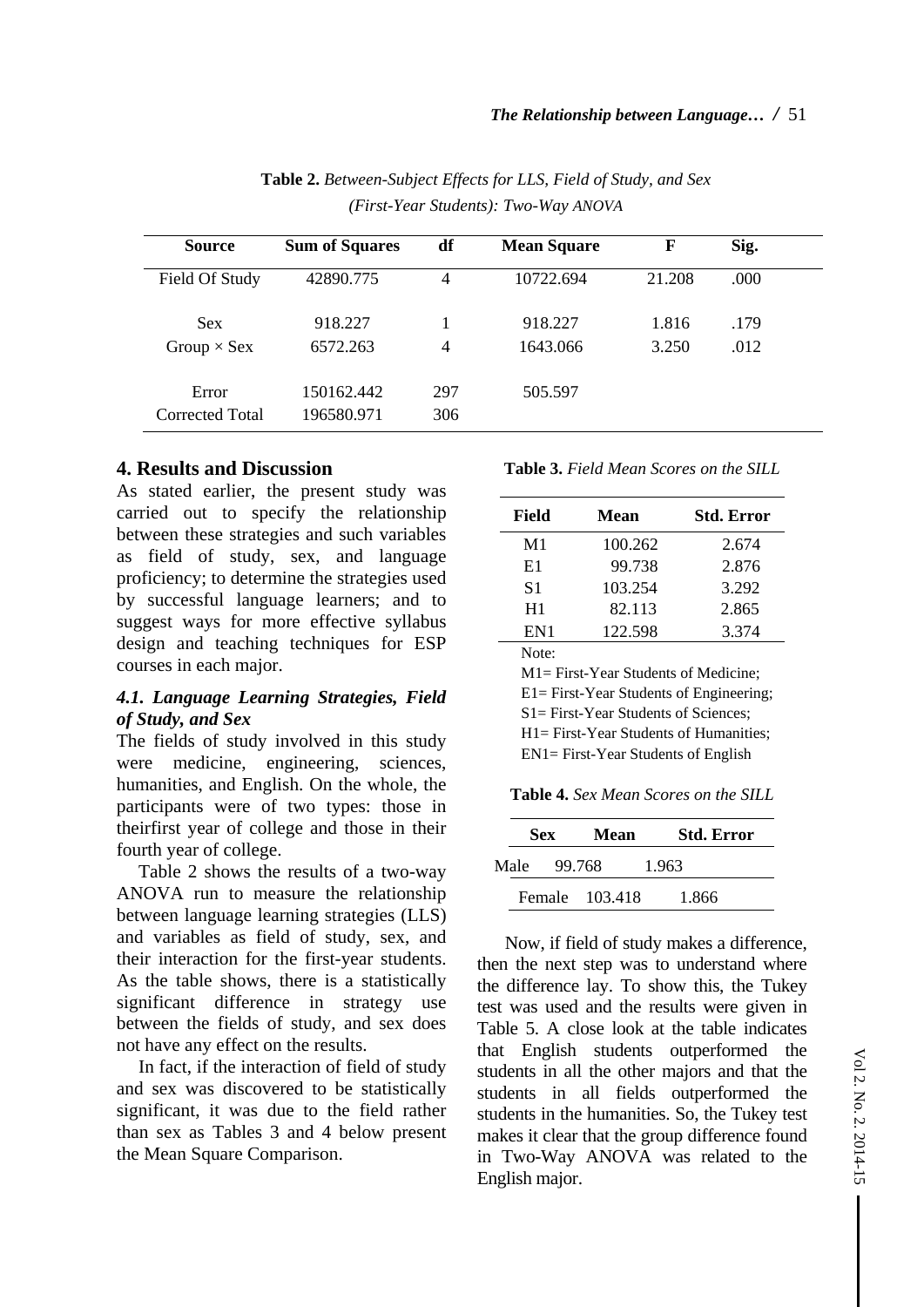| (I) Group      | $(1)$ Group    | <b>Mean Difference</b> | <b>Std. Error</b> | Sig. |
|----------------|----------------|------------------------|-------------------|------|
|                |                | $(I-1)$                |                   |      |
| M1             | E1             | 2.3037                 | 3.8026            | .974 |
|                | S <sub>1</sub> | $-207172$              | 4.2544            | .969 |
|                | H1             | 15.2862*               | 3.8734            | .001 |
|                | EN1            | $-21.5864*$            | 4.2816            | .000 |
| E1             | M1             | $-2.3037$              | 3.8026            | .974 |
|                | S1             | $-5.0208$              | 4.2661            | .765 |
|                | H1             | 12.9826*               | 3.8863            | .007 |
|                | EN1            | $-23.8901*$            | 4.2933            | .000 |
| S <sub>1</sub> | M1             | 2.7172                 | 4.2544            | .969 |
|                | E1             | 5.0208                 | 4.2661            | .765 |
|                | H1             | 18.0034*               | 4.3293            | .000 |
|                | EN1            | $-18.8692*$            | 4.6981            | .001 |
| H1             | M1             | $-15.2862*$            | 3.8734            | .001 |
|                | E1             | $-12.9826*$            | 3.8863            | .007 |
|                | S <sub>1</sub> | $-18.0034*$            | 4.3293            | .000 |
|                | H1             | $-36.8727*$            | 4.3561            | .000 |
| EN1            | M1             | 21.5864*               | 4.2816            | .000 |
|                | E1             | 23.8901*               | 4.2933            | .000 |
|                | S1             | 18.8692*               | 4.6981            | .001 |
|                | H1             | 36.8727*               | 4.3561            | .000 |

**Table 5.** *The Tukey Test: Multiple Comparisons of English-major Students' Performance on SILL With That of Non English Major Students* 

 $*$  P < .05

To see how first-year students in all the five majors performed on the six subcategories of the SILL, the One-Way ANOVA was used. The results are given in Table 6.

Table 6 clearly demonstrates that there was a statistically significant difference between theperformances of the majors on the subparts of the SILL. That is the

English students' performance appeared to be significantly better than that of the students in the other fields in almost all parts of the questionnaire except Part A in which it was only significantly better than that of the students in the humanities. The performance of the humanities students seemed to be the worst of all.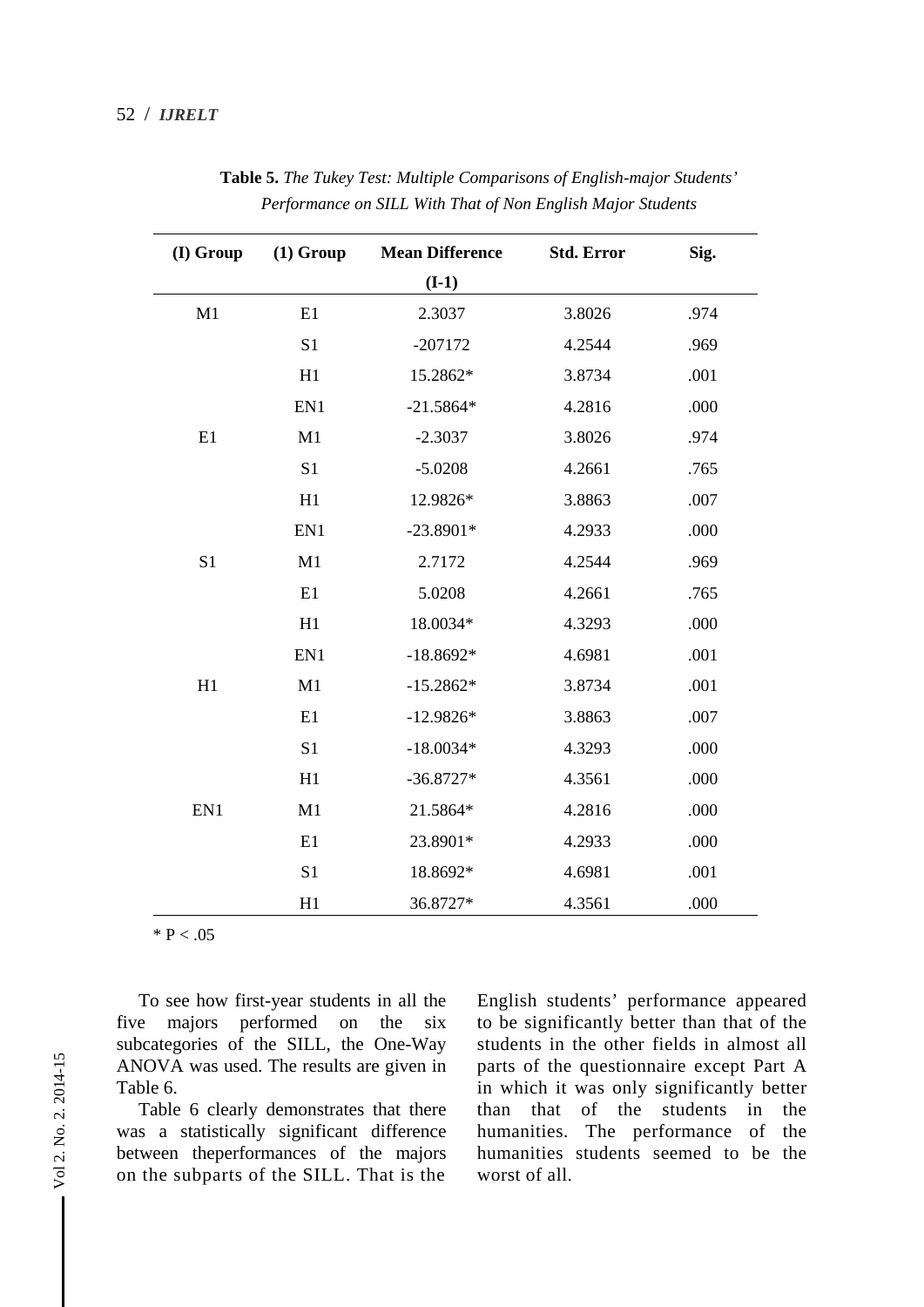|        |                      | <b>Sum of Squares</b> | df             | <b>Mean Square</b> | $\mathbf{F}$ | Sig. |
|--------|----------------------|-----------------------|----------------|--------------------|--------------|------|
| Part A | <b>Between</b>       | 358.57                | $\overline{4}$ | 89.514             | 3.886        | .004 |
|        | <b>Within Groups</b> | 6956.438              | 302            | 23.035             |              |      |
|        | Total                | 7314.495              | 306            |                    |              |      |
| Part B | <b>Between</b>       | 4312.270              | $\overline{4}$ | 1078.067           | 18.691       | .000 |
|        | Within Groups        | 17418.447             | 302            | 57.677             |              |      |
|        | Total                | 21730.717             | 306            |                    |              |      |
| Part C | <b>Between</b>       | 461.525               | $\overline{4}$ | 115.381            | 7.571        | .000 |
|        | <b>Within Groups</b> | 4602.195              | 302            | 15.239             |              |      |
|        | Total                | 5063.720              | 306            |                    |              |      |
| Part D | <b>Between</b>       | 2669.892              | $\overline{4}$ | 667.473            | 15.849       | .000 |
|        | Within Groups        | 12718.975             | 302            | 42.116             |              |      |
|        | Total                | 15388.866             | 306            |                    |              |      |
| Part E | <b>Between</b>       | 446.641               | $\overline{4}$ | 111.660            | 9.674        | .000 |
|        | <b>Within Groups</b> | 3485.614              | 302            | 11.542             |              |      |
|        | Total                | 3932.254              | 306            |                    |              |      |
| Part F | <b>Between</b>       | 1042.400              | $\overline{4}$ | 260.600            | 12.747       | .000 |
|        | <b>Within Groups</b> | 6174.187              | 302            | 20.444             |              |      |
|        | Total                | 7216.586              | 306            |                    |              |      |

**Table 6.** *First-Year Students' Performance on the Subparts of the SILL*

 $* P < .05$ 

Note: Part A: Memory Strategies; Part B: Cognitive Strategies; Part C: Compensation Strategies; Part D: Metacognitive Strategies; Part E: Affective Strategies, Part F: Social Strategies

**Table 7.** *Between-Subject-Effects for LLS. Field of study, and sex (Fourth-year students): Two-Way ANOVA* 

| Source               | <b>Sum of Squares</b> | df             | <b>Mean Square</b> | F     | Sig.    |
|----------------------|-----------------------|----------------|--------------------|-------|---------|
| Field of study       | 16405.539             | $\overline{4}$ | 4101.385           | 5.242 | $.000*$ |
|                      |                       |                |                    |       |         |
| <b>Sex</b>           | 458.898               |                | 458.898            | .586  | .444    |
| Field of study X sex | 4059.172              | $\overline{4}$ | 1014.793           | 1.297 | .271    |
| Error                | 217521.136            | 278            | 782.450            |       |         |
| Corrected Total      | 240237.944            | 287            |                    |       |         |

 $* P < .05$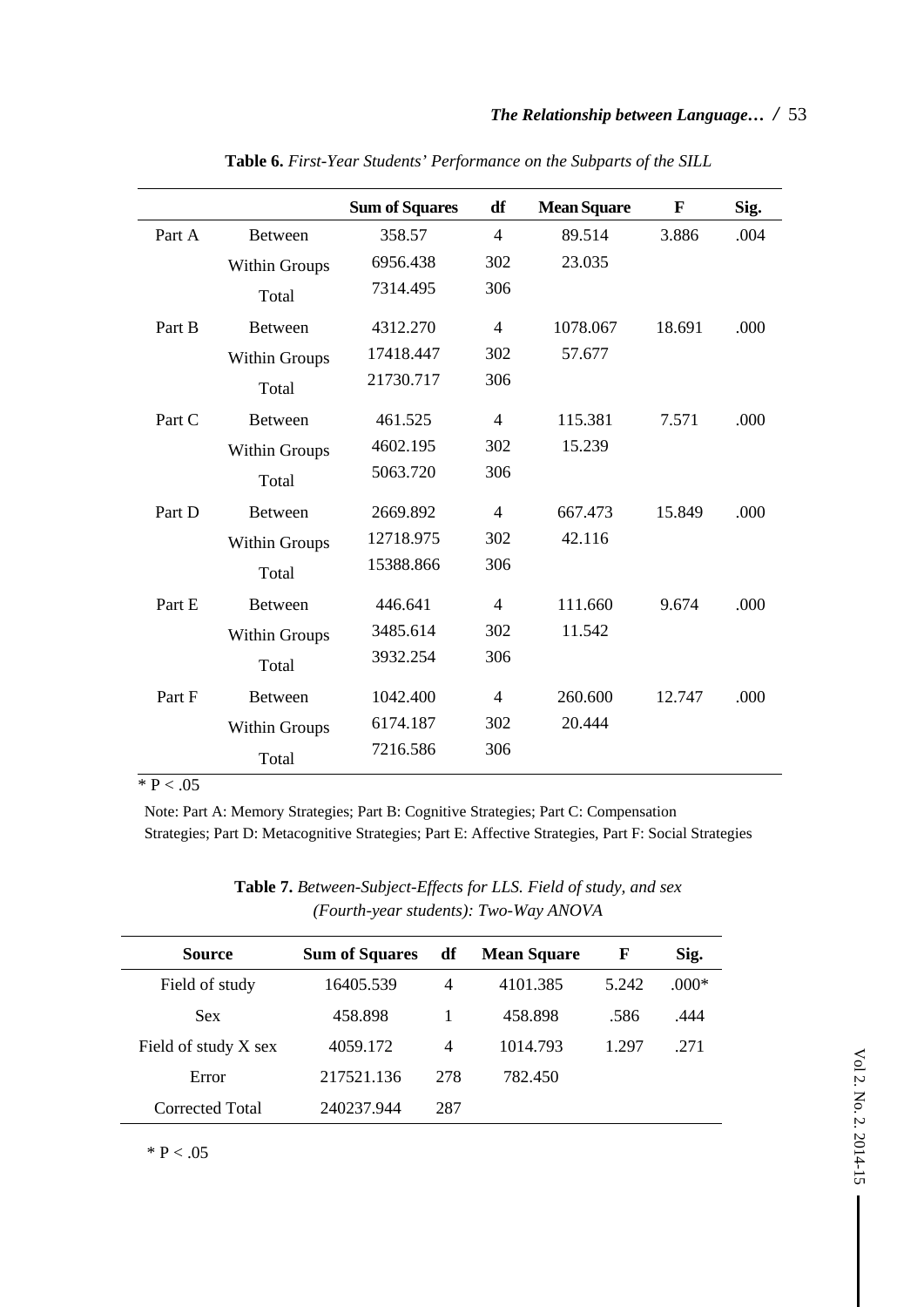54 / *IJRELT*

To see the fourth year students' performance on the SILL, some statistical analyses were run. Table 7 below resembles the results of a Two-Way ANOVA to pinpoint the relationship between SILL and such variables as field of study, sex, andtheir interaction for the fourth-year students.

As Table 7 puts it forward, there was astatistically significant difference in strategy use between the fields of study, and sex does not affect the results. Of course, if the interaction of field and sex was found to be statistically significant, this was because of the effect of field rather than sex (see the Mean Score Comparison in Tables 8 and 9 below to get more information on the issue).

| <b>Table 8.</b> Field Mean Scores on the SILL |  |  |  |  |  |  |
|-----------------------------------------------|--|--|--|--|--|--|
|-----------------------------------------------|--|--|--|--|--|--|

|    | <b>Field of study</b> | <b>Mean</b> |
|----|-----------------------|-------------|
|    | S4                    | 94.361      |
|    | H4                    | 93.068      |
|    | EN4                   | 119.765     |
| M4 |                       | 101.139     |
|    | F4                    | 102.829     |

Note:

S4: Fourth-year students of Sciences H4: Fourth-year students of Humanities EN4: Fourth-year students of English M4: Fourth-year students of Medicine E4: Fourth-year students of Engineering

**Table 9.** *Sex Mean Scores on the SILL*

| <b>Sex</b> | <b>Mean</b> |
|------------|-------------|
| Male       | 101.821     |
| Female     | 100.736     |

| <b>Table 10.</b> The Tukey Test: Multiple Comparisons of Students' |  |
|--------------------------------------------------------------------|--|
| Performance on SILL                                                |  |

| (I) group      | $(1)$ group    | <b>Mean</b>     | <b>Std. Error</b> | Sig.  |
|----------------|----------------|-----------------|-------------------|-------|
|                |                | Difference(I-1) |                   |       |
| S <sub>4</sub> | H4             | 3.0509          | 5.7897            | .985  |
|                | EN4            | $-23.4701*$     | 6.0799            | .001  |
|                | M4             | $-6.0385$       | 5.2019            | .774  |
|                | E <sub>4</sub> | $-6.6885$       | 5.4192            | .731  |
| H <sub>4</sub> | S4             | $-3.0509$       | 5.7897            | .985  |
|                | EN4            | $-26.5210*$     | 5.9013            | .000  |
|                | M <sub>4</sub> | -9.894          | 4.9920            | .361  |
|                | E <sub>4</sub> | $-9.7394$       | 5.2180            | .336  |
| EN4            | S4             | 23.4701*        | 6.0799            | .001  |
|                | H <sub>4</sub> | 26.5210*        | 5.9013            | .000  |
|                | M <sub>4</sub> | 17.4316*        | 5.3258            | .009  |
|                | E4             | 16.7816*        | 5.5382            | .021  |
| M <sub>4</sub> | S4             | 6.0385          | 5.2019            | .774  |
|                | H <sub>4</sub> | 9.0894          | 4.9920            | .361  |
|                | EN4            | $-17.4316*$     | 5.3258            | .009  |
|                | E <sub>4</sub> | $-.6500$        | 4.5571            | 1.000 |
| E <sub>4</sub> | S <sub>4</sub> | 6.6885          | 5.4192            | .731  |
|                | H <sub>4</sub> | 9.7394          | 5.2180            | .336  |
|                | EN4            | $-16.7816*$     | 5.5382            | .021  |
|                | M <sub>4</sub> | .6500           | 4.5571            | 1.000 |

 $*P < .05$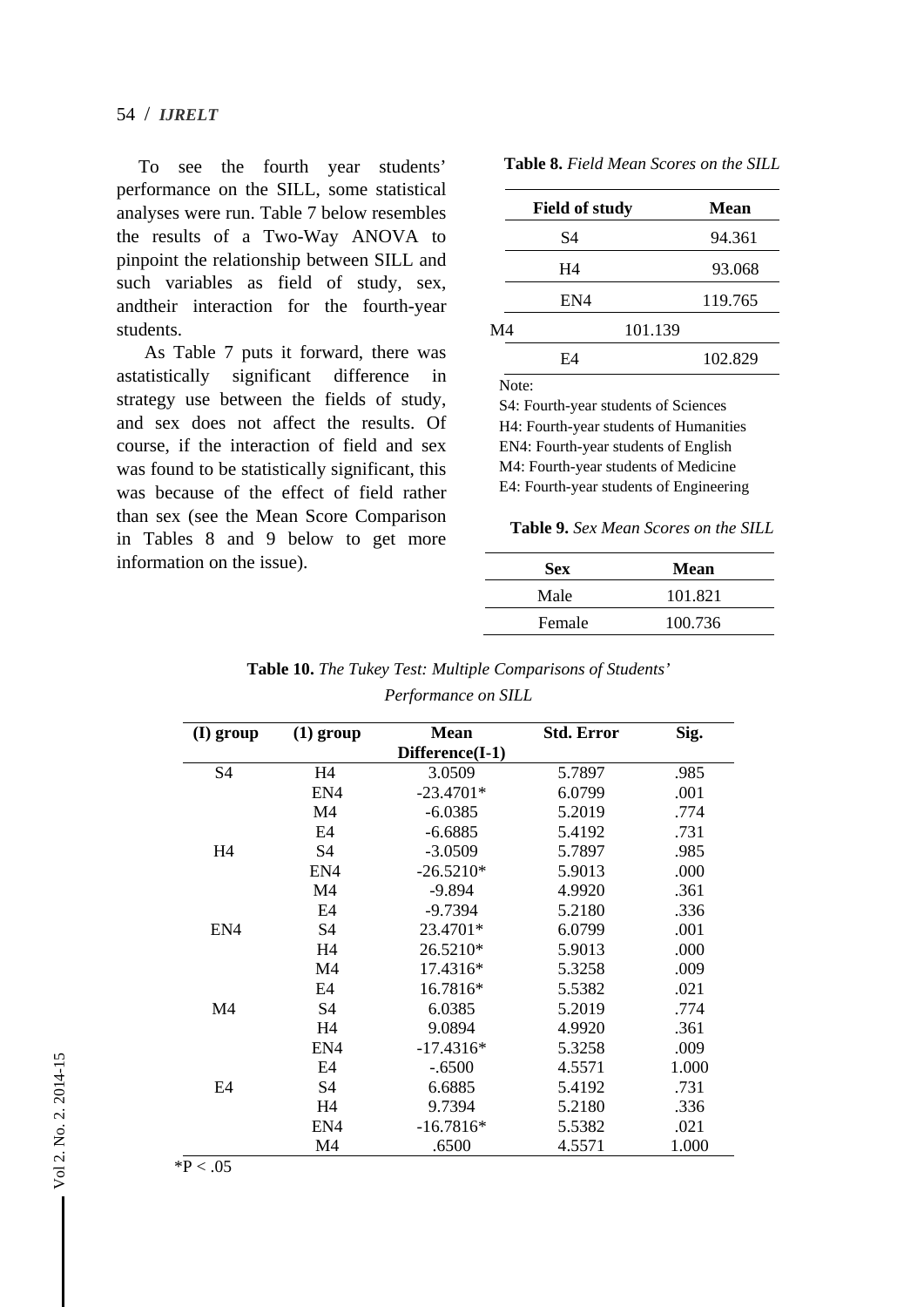#### *The Relationship between Language… /* 55

To specify the location of the difference in terms of the students' majors, the Tukey Test was used. The results are given in Table 10 below:

Table 10 obviously demonstrates that the English students' performance was better than the other fields. One can understand that there was no significant difference between M4, E4, S4, and H4. The H4 students, similar to H1 students in Table 5, were the weakest group.

To point out the fourth-year students' performance on the subparts of the SILL, another one-way ANOVA was run. The results of this analysis are presented in Table 11below.

Table 11 shows that the students' performance in all majors was significantly different on the subcategories of the SILL except parts E and F in which the difference was also close to the significance level.

|        |                | Sum of<br><b>Squares</b> | df             | <b>Mean Square</b> | $\mathbf{F}$ | Sig. |
|--------|----------------|--------------------------|----------------|--------------------|--------------|------|
| Part A | <b>Between</b> | 288.555                  | $\overline{4}$ | 89.514             | 2.708        | .031 |
|        | Groups         | 7539.098                 | 283            | 23.035             |              |      |
|        | Within         | 7827.653                 | 287            |                    |              |      |
|        | Groups         |                          |                |                    |              |      |
|        | Total          |                          |                |                    |              |      |
| Part B | <b>Between</b> | 2254.858                 | $\overline{4}$ | 1078.067           | 7.163        | .000 |
|        | Groups         | 22271.128                | 283            | 57.677             |              |      |
|        | Within         | 24525.986                | 287            |                    |              |      |
|        | Groups         |                          |                |                    |              |      |
|        | Total          |                          |                |                    |              |      |
| Part C | <b>Between</b> | 395.382                  | $\overline{4}$ | 115.381            | 5.611        | .000 |
|        | Groups         | 4985.698                 | 283            | 15.239             |              |      |
|        | Within         | 5381.080                 | 287            |                    |              |      |
|        | Groups         |                          |                |                    |              |      |
|        | Total          |                          |                |                    |              |      |
| Part D | <b>Between</b> | 1268.689                 | $\overline{4}$ | 667.473            | 5.600        | .000 |
|        | Groups         | 16029.891                | 283            | 42.116             |              |      |
|        | Within         | 17298.580                | 287            |                    |              |      |
|        | Groups         |                          |                |                    |              |      |
|        | Total          |                          |                |                    |              |      |
| Part E | <b>Between</b> | 111.858                  | $\overline{4}$ | 111.660            | 2.198        | .069 |
|        | Groups         | 3599.722                 | 283            | 11.542             |              |      |
|        | Within         | 3711.580                 | 287            |                    |              |      |
|        | Groups         |                          |                |                    |              |      |
|        | Total          |                          |                |                    |              |      |
| Part F | <b>Between</b> | 258.323                  | $\overline{4}$ | 260.600            | 2.249        | .064 |
|        | Groups         | 8125.896                 | 283            | 20.444             |              |      |
|        | Within         | 8384.219                 | 287            |                    |              |      |
|        | Groups         |                          |                |                    |              |      |
|        | Total          |                          |                |                    |              |      |

 $*$  P  $< .05$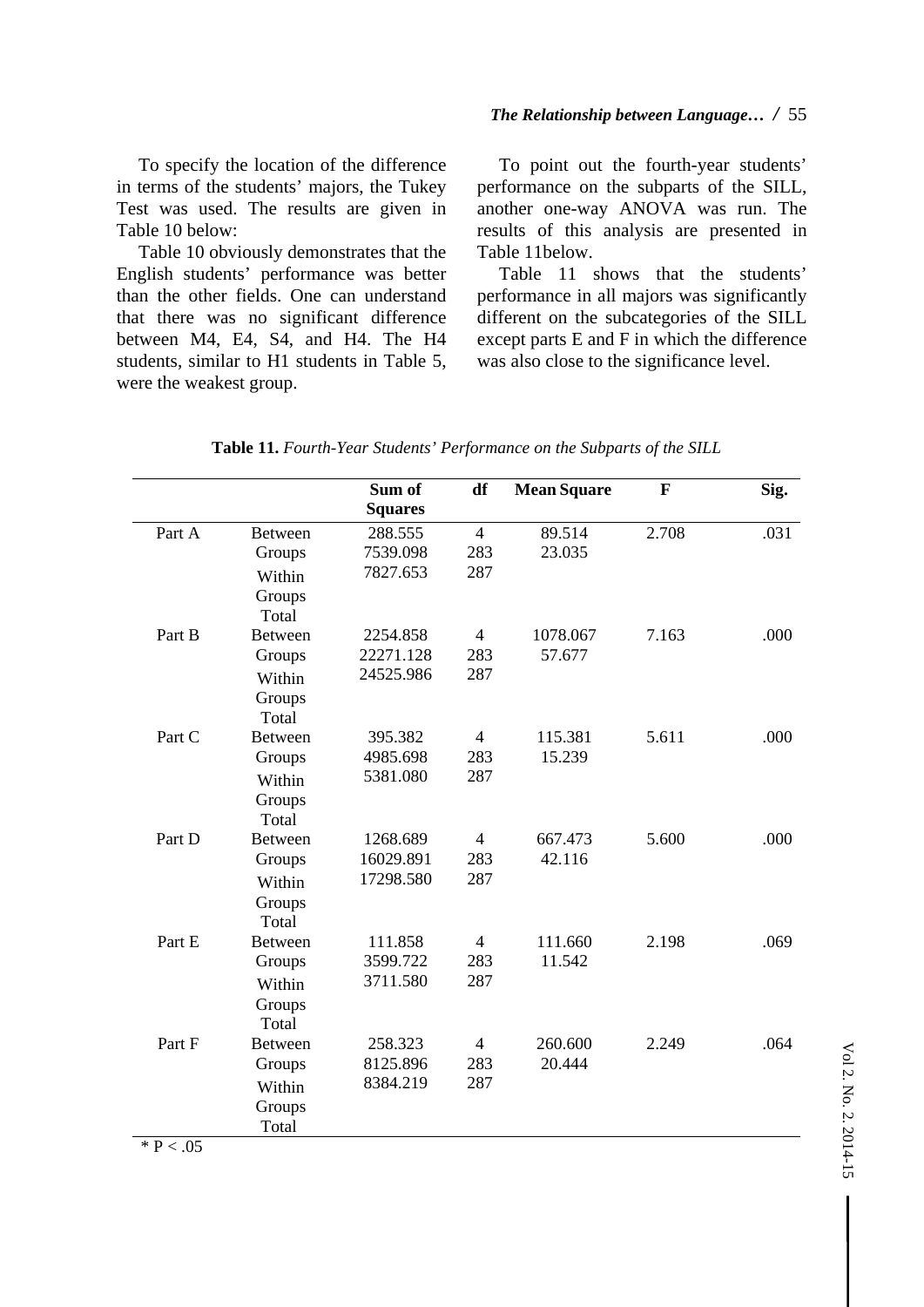#### *4.2. Results Related to theSecond Research Question*

To measure the corresponding hypothesis due to the third research question, correlationalanalyses were used. The fourthyear students of English, Medicine, and Engineering were divided into three groups using the TOEFL test. Those who answered up to 34% of the TOEFL questions were considered as the

weak group; those who succeeded to answer 35% to 69% of the questions were assigned to the moderate group; and those who were able to answer 70% or above were assigned to the advanced group. The results using correlational analyses between TOEFL scores and SILL scores are given in Tables 12, 13 and 14; respectively in terms of each group.

|              |                                           | Part A | Part B         | Part C          | Part D          | Part E         | Part F          | <b>Total Q1</b>  | <b>TOEFL</b>      |
|--------------|-------------------------------------------|--------|----------------|-----------------|-----------------|----------------|-----------------|------------------|-------------------|
| Part A       | Pearson<br>Correlation<br>Sig. (2-tailed) | 1.000  | .834**<br>.001 | .786**<br>.004  | $.635*$<br>.036 | .434<br>.182   | $.642*$<br>.033 | $.856**$<br>.001 | .217<br>.522      |
| Part B       | Pearson<br>Correlation<br>Sig. (2-tailed) |        | 1.000          | $.691*$<br>.019 | .773**<br>.005  | .549<br>.080   | $.713*$<br>.014 | .944**<br>.000   | .199<br>.557      |
| Part C       | Pearson<br>Correlation<br>Sig. (2-tailed) |        |                | 1.000           | .343<br>.302    | .205<br>.546   | .253<br>.452    | $.625*$<br>.040  | .368<br>.266      |
| Part D       | Pearson<br>Correlation<br>Sig. (2-tailed) |        |                |                 | 1.000           | .753**<br>.007 | .791**<br>.004  | .894**<br>.000   | $-.221$<br>.513   |
| Part E       | Pearson<br>Correlation<br>Sig. (2-tailed) |        |                |                 |                 | 1.000          | .770**<br>.006  | $.737**$<br>.010 | $-413$<br>$-.207$ |
| Part F       | Pearson<br>Correlation<br>Sig. (2-tailed) |        |                |                 |                 |                | 1.000           | .853**<br>.001   | $-.381$<br>.248   |
| Total<br>Q1  | Pearson<br>Correlation<br>Sig. (2-tailed) |        |                |                 |                 |                |                 | 1.000            | $-.037$<br>.913   |
| <b>TOEFL</b> | Pearson<br>Correlation<br>Sig. (2-tailed) |        |                |                 |                 |                |                 |                  | 1.000             |

|  | Table 12. Correlation between TOEFL Scores and SILL Scores: Weak Group |
|--|------------------------------------------------------------------------|
|--|------------------------------------------------------------------------|

\*\* p< .01 \*p<.05 Total Q1= Total Score on SILL questionnaire.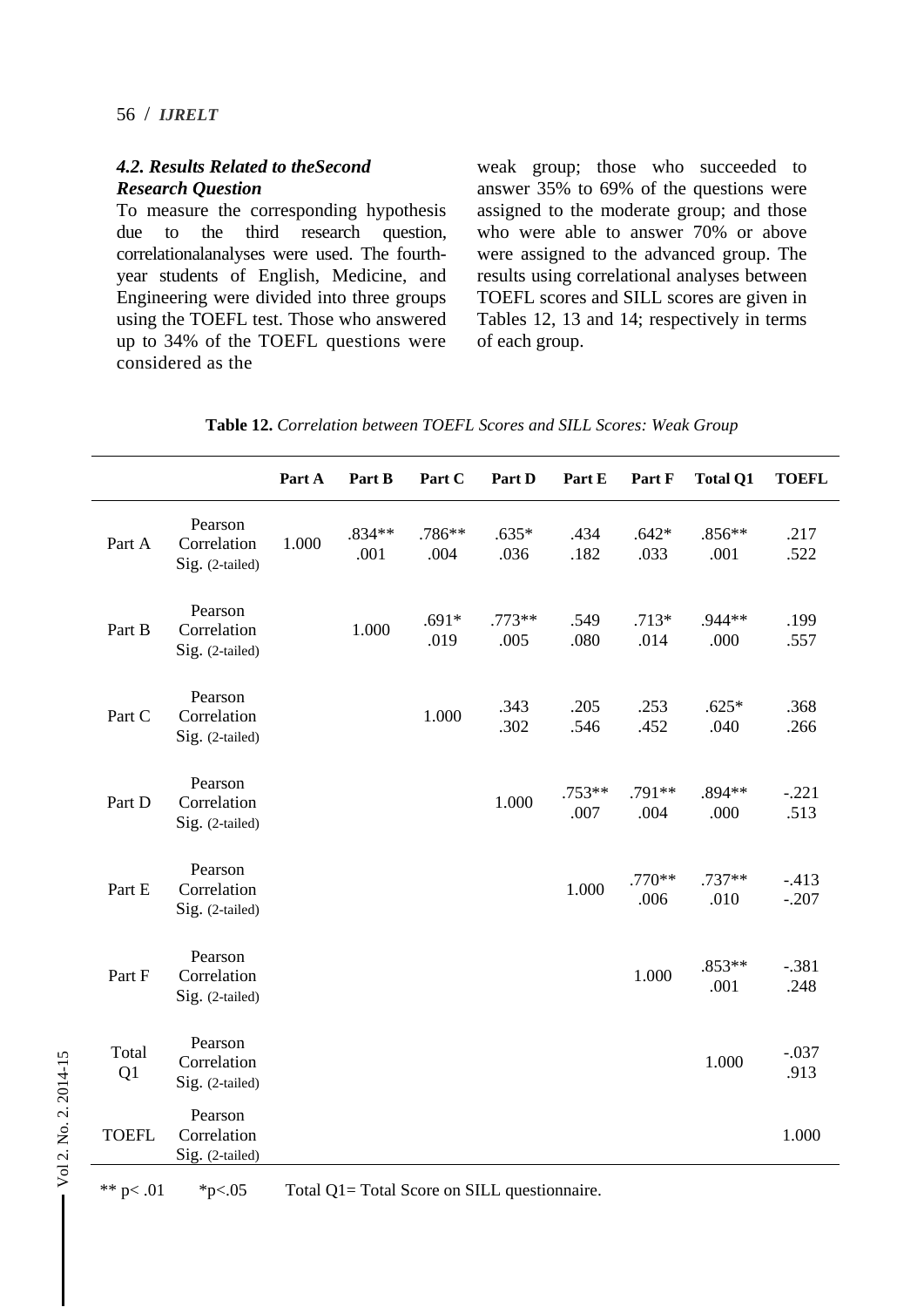|              |                                           | Part A | Part B           | Part C          | Part D           | Part E           | Part F           | <b>Total Q1</b>  | <b>TOEFL</b>    |
|--------------|-------------------------------------------|--------|------------------|-----------------|------------------|------------------|------------------|------------------|-----------------|
| Part A       | Pearson<br>Correlation<br>Sig. (2-tailed) | 1.000  | $.617**$<br>.000 | $.293*$<br>.021 | $.326**$<br>.010 | .460**<br>.000   | .481**<br>.000   | $.725**$<br>.000 | $-1.45$<br>.262 |
| Part B       | Pearson<br>Correlation<br>Sig. (2-tailed) |        | 1.000            | .466*<br>.000   | .519**<br>.000   | $.330**$<br>.009 | $.608**$<br>.000 | $.870**$<br>.000 | $-.027$<br>.836 |
| Part C       | Pearson<br>Correlation<br>Sig. (2-tailed) |        |                  | 1.000           | $.367**$<br>.003 | .349**<br>.005   | $.371**$<br>.003 | $.615**$<br>.000 | .187<br>.147    |
| Part D       | Pearson<br>Correlation<br>Sig. (2-tailed) |        |                  |                 | 1.000            | $.369**$<br>.003 | .430**<br>.000   | $.741**$<br>.000 | .114<br>.380    |
| Part E       | Pearson<br>Correlation<br>Sig. (2-tailed) |        |                  |                 |                  | 1.000            | .463**<br>.000   | .591**<br>.000   | .001<br>.994    |
| Part F       | Pearson<br>Correlation<br>Sig. (2-tailed) |        |                  |                 |                  |                  | 1.000            | $.753**$<br>.000 | .061<br>.637    |
| Total<br>Q1  | Pearson<br>Correlation<br>Sig. (2-tailed) |        |                  |                 |                  |                  |                  | 1.000            | .037<br>.777    |
| <b>TOEFL</b> | Pearson<br>Correlation<br>Sig. (2-tailed) |        |                  |                 |                  |                  |                  |                  | 1.000           |

**Table 13.** *Correlation between TOEFL scores and SILL scores: Moderate Group*

\*\* p $< .01$  \*p $< .05$ 

A critical examination on the last three Tables indicates that there is no significant relationship between strategy use and language proficiency (all the three levels) in this study. One can observe that the data presented in these Tables confirmed hypothesis 3.

#### *4.3. Results Related To the Third Research Question*

In order to get the students' ideas about their own needs, a 38-item questionnaire developed by BorzabadiFarahani(2000) was used. The questionnaire, then, was given to the students of engineering, medicine, sciences, and humanities for completion.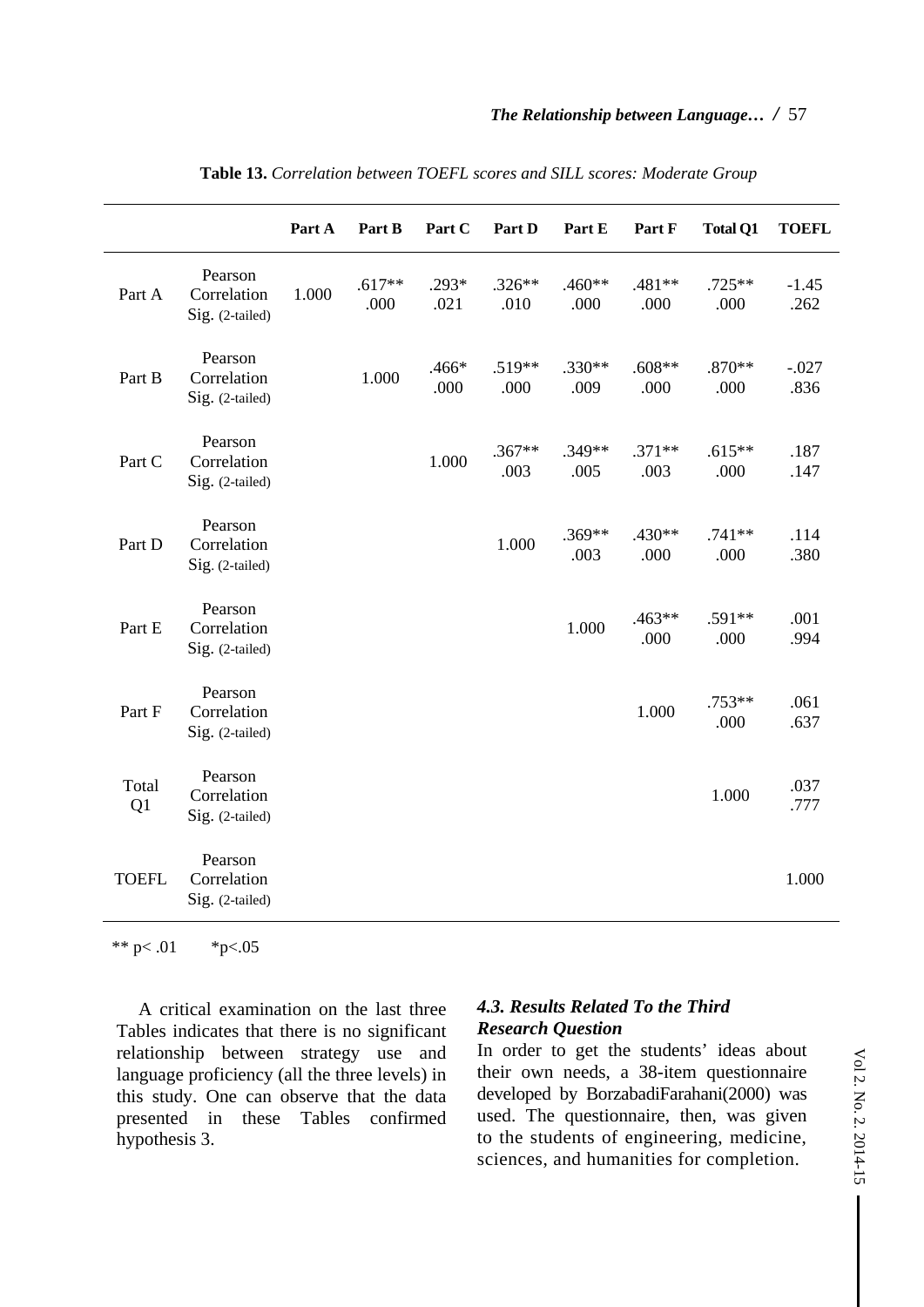|              |                                                              | Part A | Part B | Part C          | Part D           | Part E           | Part F         | <b>Total Q1</b>  | <b>TOEFL</b>    |
|--------------|--------------------------------------------------------------|--------|--------|-----------------|------------------|------------------|----------------|------------------|-----------------|
| Part A       | Pearson                                                      | 1.000  | .589** | .092            | $.675**$         | $.534**$         | $.629**$       | .798**           | .028            |
|              | Correlation                                                  |        | .000   | .446            | .000             | .000             | .000           | .000             | .817            |
| Part B       | Sig. (2-tailed)<br>Pearson<br>Correlation<br>Sig. (2-tailed) |        | 1.000  | $.401*$<br>.001 | $.644**$<br>.000 | $.500**$<br>.000 | .597**<br>.000 | $.861**$<br>.000 | $-.116$<br>.338 |
| Part C       | Pearson                                                      |        |        | 1.000           | .279**           | $.249**$         | .368**         | $.467**$         | $-.063$         |
|              | Correlation                                                  |        |        |                 | .020             | .038             | .002           | .000             | .607            |
|              | Sig. (2-tailed)                                              |        |        |                 |                  |                  |                |                  |                 |
| Part D       | Pearson                                                      |        |        |                 | 1.000            | $.511**$         | $.653**$       | $.862**$         | .009            |
|              | Correlation                                                  |        |        |                 |                  | .000             | .000           | .000             | .939            |
|              | $Sig.$ (2-tailed)                                            |        |        |                 |                  |                  |                |                  |                 |
| Part E       | Pearson                                                      |        |        |                 |                  | 1.000            | .471**         | $.687**$         | $-.037$         |
|              | Correlation                                                  |        |        |                 |                  |                  | .000           | .000             | .763            |
|              | Sig. (2-tailed)                                              |        |        |                 |                  |                  |                |                  |                 |
| Part F       | Pearson                                                      |        |        |                 |                  |                  | 1.000          | $.810**$         | .089            |
|              | Correlation                                                  |        |        |                 |                  |                  |                | .000             | .465            |
|              | Sig. (2-tailed)                                              |        |        |                 |                  |                  |                |                  |                 |
| Total Q1     | Pearson                                                      |        |        |                 |                  |                  |                | 1.000            | $-.058$         |
|              | Correlation                                                  |        |        |                 |                  |                  |                |                  | .633            |
|              | $Sig.$ (2-tailed)                                            |        |        |                 |                  |                  |                |                  |                 |
| <b>TOEFL</b> | Pearson                                                      |        |        |                 |                  |                  |                |                  | 1.000           |
|              | Correlation                                                  |        |        |                 |                  |                  |                |                  |                 |
|              | Sig. (2-tailed)                                              |        |        |                 |                  |                  |                |                  |                 |

**Table 14.** *Correlation between TOEFL Scores and SILL Scores: Advanced Group*

The questionnaire was designed to extract students' views and evaluations about their language needs in terms of seven topic categories; that are, self-evaluation of ability in the four language skills, effectiveness of the present ESP programs, necessity of having ESP courses as opposed to general English, need for English for success in the field, priority that students give to various language skills or components, and relevance of students' ESP courses to their fields of study.

Regarding the first category, students in the above-mentioned majors ranked their language skills from their strongest to the weakest as: reading, (four language skills) writing, listening, and speaking. Most of the students evaluated their four language skills as "medium".

As to the second topic and to see if ESP courses are useful in the development of students' overall language ability, they expressed three different viewpoints: some expressed that the present ESP courses have a neutral effect emphasizing that such courses did not help them at all; some others saw a positive effect of ESP courses; and the rest stated that ESP courses had deteriorated their English knowledge (negative effect).

Concerning the third category, the subjects manifested their ideas in terms of viewpoints; namely, "For the ESP Group" and "The Against ESP Group". However, most of the students, believed that ESP courses should be kept apart from general English courses.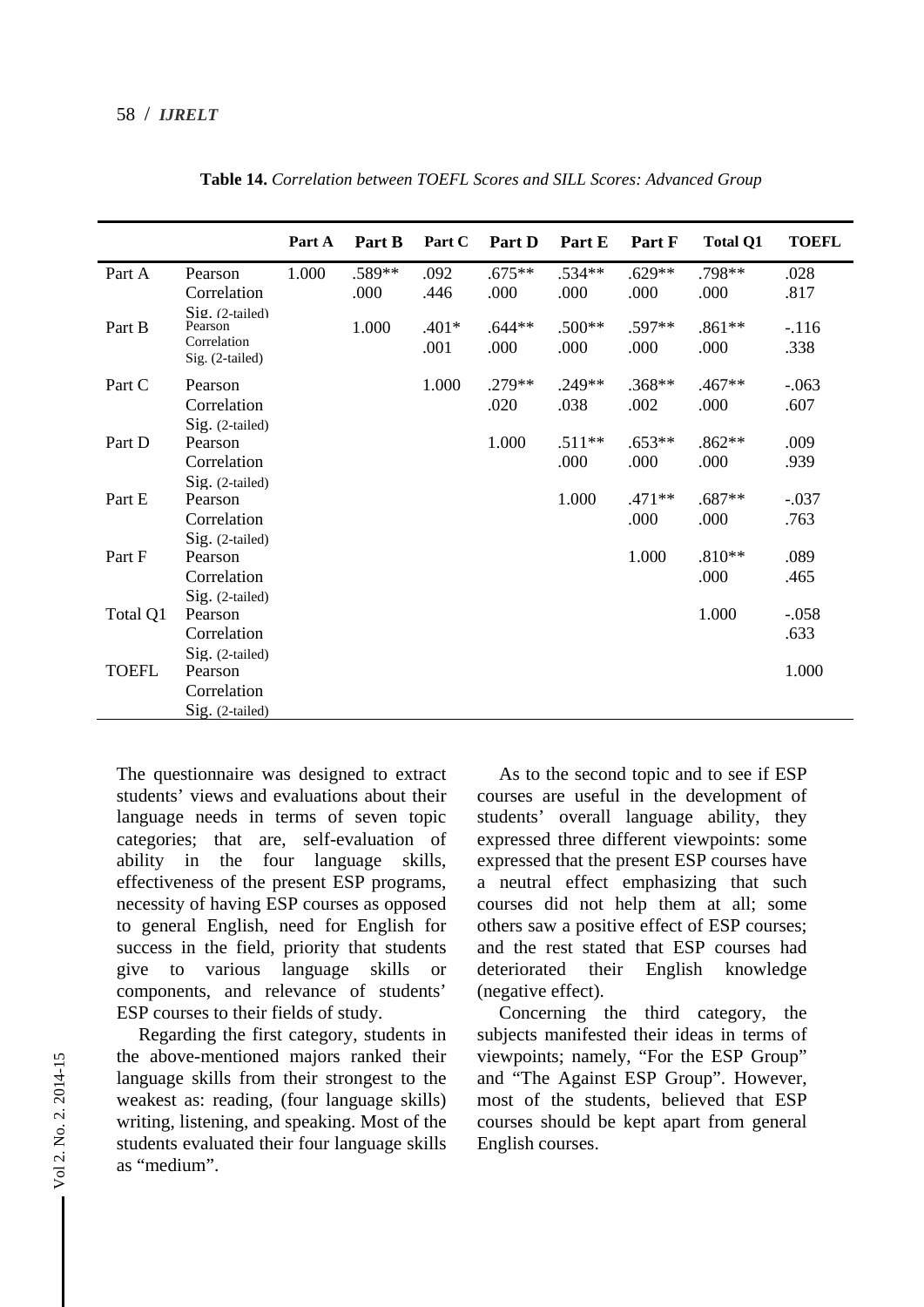In regard to the next topic, time length of the present ESP programs, engineering and science students believed that time length of the present ESP course is not enough, while medicine and humanities students expressed a fifty-fifty idea about the time length of such courses.

As to the next category, the majority of students considered English as a means to pave the way for more programs in their own fields of study.

Considering the next topic, priority that students give to various language skills or components, students in all four majors gave their first priority to R/C(reading comprehension), the second priority was given to VOC(vocabulary) except the medicine students whose second priority was SP(speaking); priority number three was given to SPexcept the medicine group whose third preference was VOC; for medicine and science students, the fourth priority was L/C(listening comprehension) while for engineering students Wr(writing) and for humanities Gr(grammar) was prioritized; in terms of the fifth priority, engineering and humanities students preferred L/C, medicine group prioritized Gr, and science students preferred Wr. For the last priority, engineering and science students selected Gr but medicine and humanities group tended to prefer Wr.

Finally, considering students' ESP courses to their fields of study, more than half of the students did not think what they had studied as ESP had much to do with their majors. This was true not only for the whole students in this study but also for the students in each field of study. In sum, all the students participating in this study believed that ESP courses should be modified in terms of all the seven categories stated before.

## **5. Conclusions**

Performance comparison of the students in five fields of study (medicine, engineering,

science, humanities, and English) revealed that there was a significant difference in strategy use between the students across the fields of study. The difference existed not only between the fourth-year students across those fields but also between firstyear students across the same fields.

As a striking point, the further analysis indicated that the group difference for both of the first year and second-year students was fundamentally due to the performance of the English students who outperformed the students in the other fields. And apart from the humanities students who were significantly worse than the other students when the comparison was made for the first-year students, there was no difference between the other fields (medicine, engineering, and science). However, the fourth-year students' performance was compared; no significant difference in strategy use was found between the fields of medicine, engineering, science, and humanities. In fact, it was only the English students who were superior to all others.

No significant difference was also found to exist between the performance of females and that of males for both first-year and fourth-year students indicating that sex does not seem to have a mediating effect on the relationship between field and strategy use.

The findings above seem to imply that when developing ESP materials, we should not differentiate between the fields of study and the sexes from the strategy-teaching point of view. We can also, of course, with a great deal of caution, conclude that none of the four fields of medicine, engineering, science, and humanities seem to help develop one's aptitude for language learning at least from a language learning-strategy point of view.

To see if language proficiency was related to strategy use, the correlation coefficient between the two was calculated. Much to our surprise, the value turned out

 $\mathbf{I}$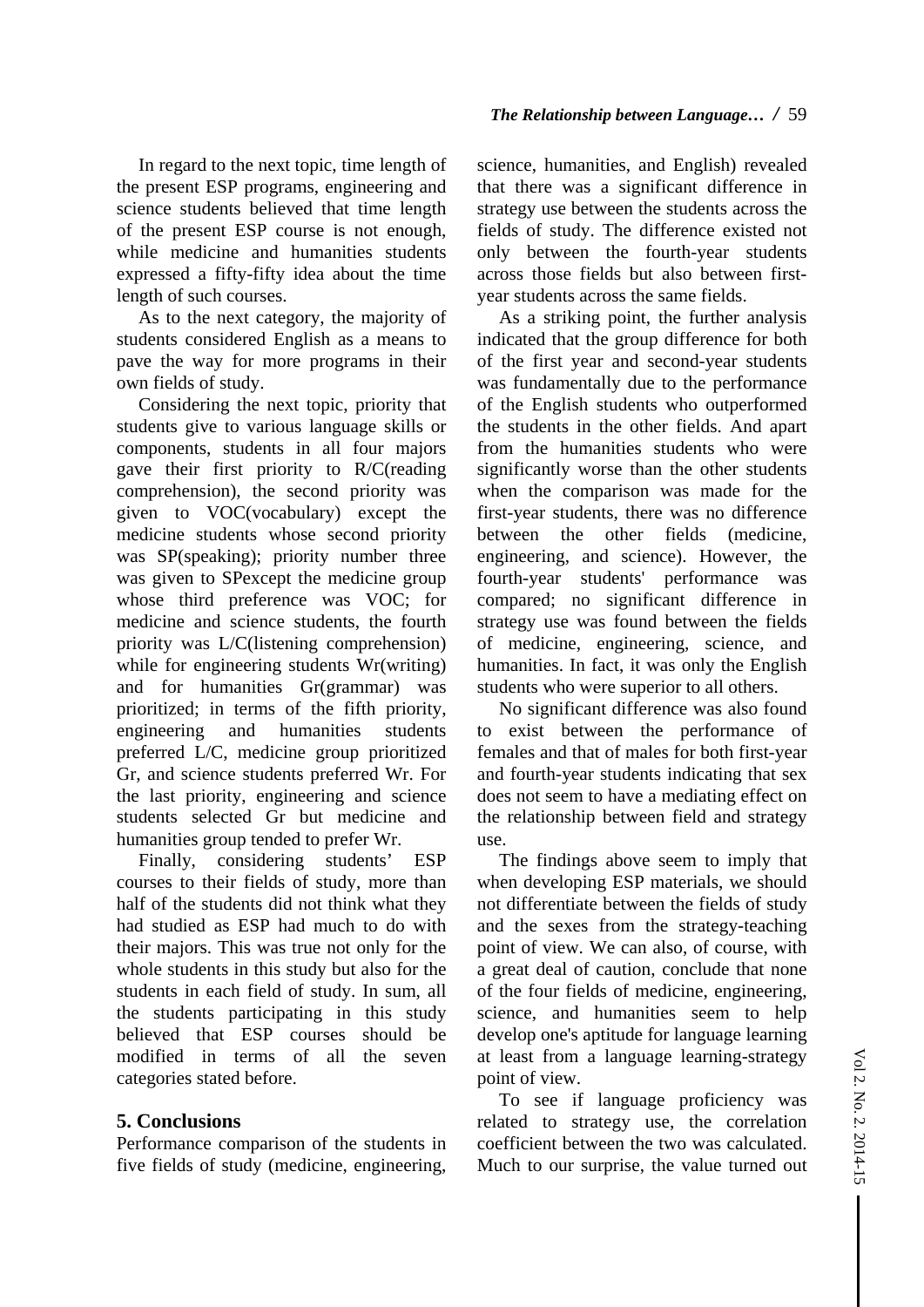to be a very poor one. So, the English students were better in strategy use than the other students not because they were more proficient. The only logical explanation could be offered to account for the different strategy use behavior of the English students was that they were simply students of English. More specifically, those who are attracted to the English field may have some sort of mentality that makes them apt for language learning.

Hence, if we assume that the best language learners are those who are mentally prepared for the task and haveshown signs of success in their fields, then a successful language learner in terms of strategy use would be one who uses the same strategies that are employed by proficient students of English.

To examine how students view their language needs across different fields of study, the fourth-year students of medicine, engineering, science, and humanities were asked to express their own ideas about the present status of ESP courses in the universities. After having the students' responses to the questions in the questionnaire, one can understand that our ESP courses have not been helpful because they are a lot far off the students' needs and expectations.

#### **6. Pedagogical Implications**  *6.1. Implications for Syllabus Design*

The findings of the present study seem to imply that language learning strategies are to be taken into account as part of the contents of ESP courses because such strategies are found to be teachable (Lessard-Clouston, 1997). Since the English students were found to be the most gifted group for language learning in terms of LLS, so such strategies can be presented to other students in other fields.

Considering the responses given by the students of medicine, engineering, science, and humanities to the items in the Needs

Analysis Questionnaire, syllabus developers can extend the time length of ESP courses so that strategy teaching can be incorporated into the program. Since many ESP students show their interests in oral skills, it seems suitable to include listening and speaking tasks in ESP programs. In ESP classes inwhich the primary objective is the development of the reading skills, it seemsreasonable to incorporate such activities into the program as preferred by the ESP students.

## *6.2. Implications for Testing*

Test developers can think of including test items which are designed to test language learning strategies. For example, in a reading test, they can have more wordguessing type questions. Also test developers can make use of different modes of item presentation as graphs, tables, pictures, etc instead of using the written mode of presentation.

## **7. Suggestions for Further Research**

The following questions can be considered as suggestions or questions for further research:

1. Do language learning strategies and learning syllabus load on different factors?

2. Does the inclusion of listening and speaking-oriented tasks in ESP classes increase or decrease the students' motivation?

3. Does the inclusion of listening and speaking-oriented activities in ESP reading classes have a positive or negative effect on the promotion of the reading skills?

# **References**

- Bialystok, E. (1990). *Communication strategies: A psychological analysis of second language use*. Oxford: Basil Blackwell.
- Borzabadi Farahani, D. (2000). A Study on the Relationship between Language Learning Strategies, Learning Styles, and Language Proficiency Of EFL Students. *An*